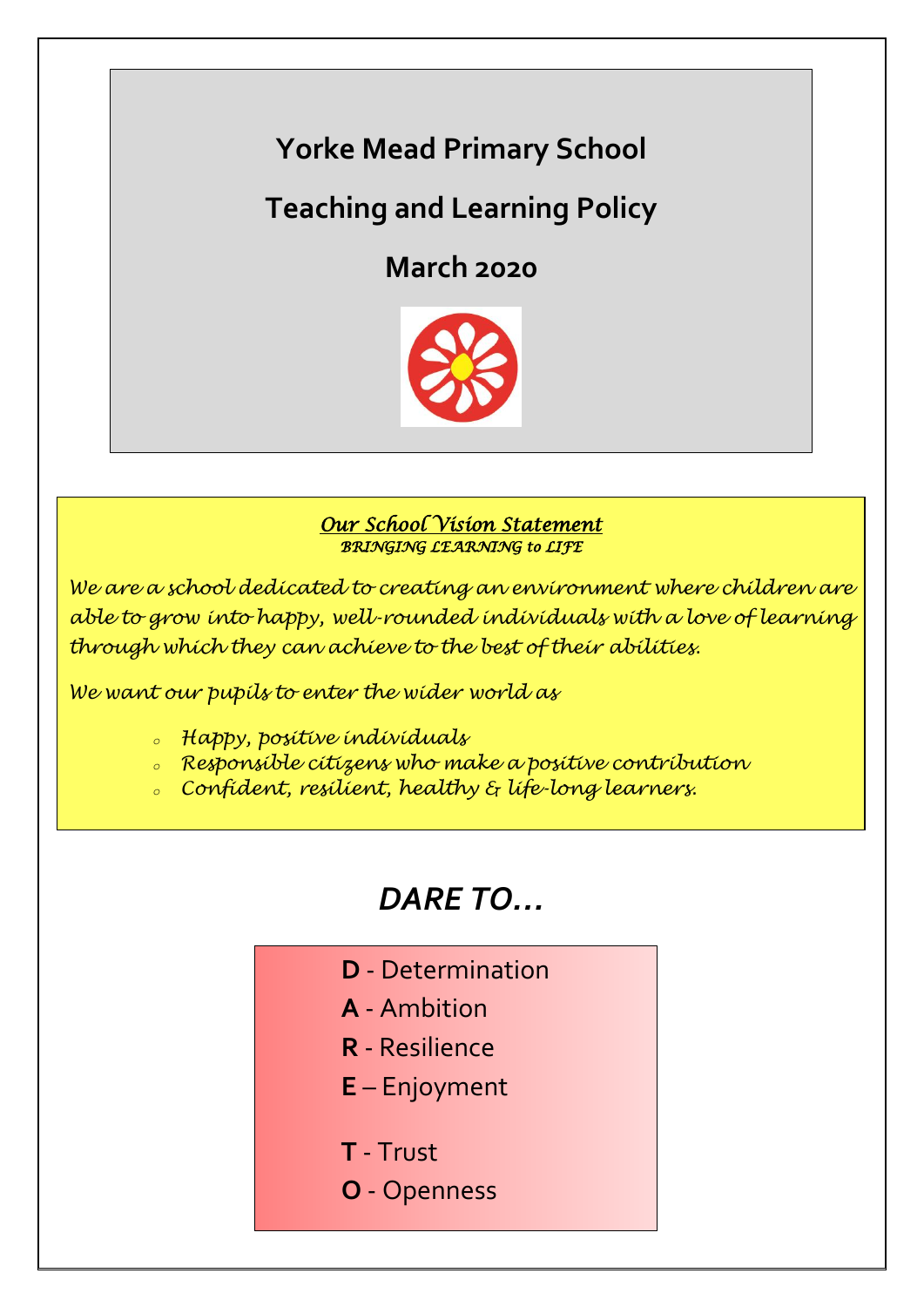### **Aims of this policy**

By adopting a whole school approach to learning and teaching across our school we aim:

- to provide consistency in the same high standards across the whole school and agreement on expectations.
- to enable children to learn as efficiently as possible.
- to enable staff to teach and facilitate learning as efficiently as possible.
- to give children the skills they require to be life-long learners.
- to provide an inclusive environment for all children built on quality first teaching.
- to learn from each other, through the adoption of a collaborative enquiry based approach to teaching and learning, where good practice is shared.

#### **All our teaching is underpinned by the confidence that every learner can improve and that being stuck or 'in the pit' is a necessary and natural phase of new learning**.

There is no single recipe for improving learning and teaching in a school. However, this policy outlines some of the key elements, which at Yorke Mead we believe are key to raising standards in learning and teaching. We refer to this as 'The Yorke Mead Way'.

*How we learn*

*10% of what we READ 20% of what we HEAR 30% of what we SEE 50% of what we SEE and HEAR 70% of what is DISCUSSED with OTHERS 80& of what is EXPERIENCED PERSONALLY 95% of what we TEACH TO SOMEONE ELSE*

*William Glasser*

#### **At Yorke Mead Primary School we use Active Learning Strategies and Creative Curriculum Approaches throughout our school.**

We believe that all of our children can benefit from the methods and styles of teaching that stimulate and enable the development of higher order thinking skills and meta- cognition (learning to learn).

We seek to provide our children with open ended learning tasks with a focus on problem solving, discussion, collaboration and imaginative thinking that lead to the following learning behaviours:

- questioning and challenging
- envisaging what might be
- exploring ideas, keeping options open
- reflecting critically on ideas, actions and outcomes
- making connections and seeing relationships

#### **Understanding about our brains, how we learn and being ready to learn**

A key element of children's learning is recognising that children need to be *ready to learn*. As a key part of our teaching and learning we encourage children to learn about the main parts of their brains and how our emotions impact on the capacity of the brain to learn. As children learn about the different parts of the brain, the functions they perform and the way one part of the brain can stop another part working effectively when emotions are heightened, they are able to understand the importance of preparing the brain for learning and being emotionally settled. We use mindful practise through our core breathing exercises at least three times each day in order to support the brain to be *ready to learn.*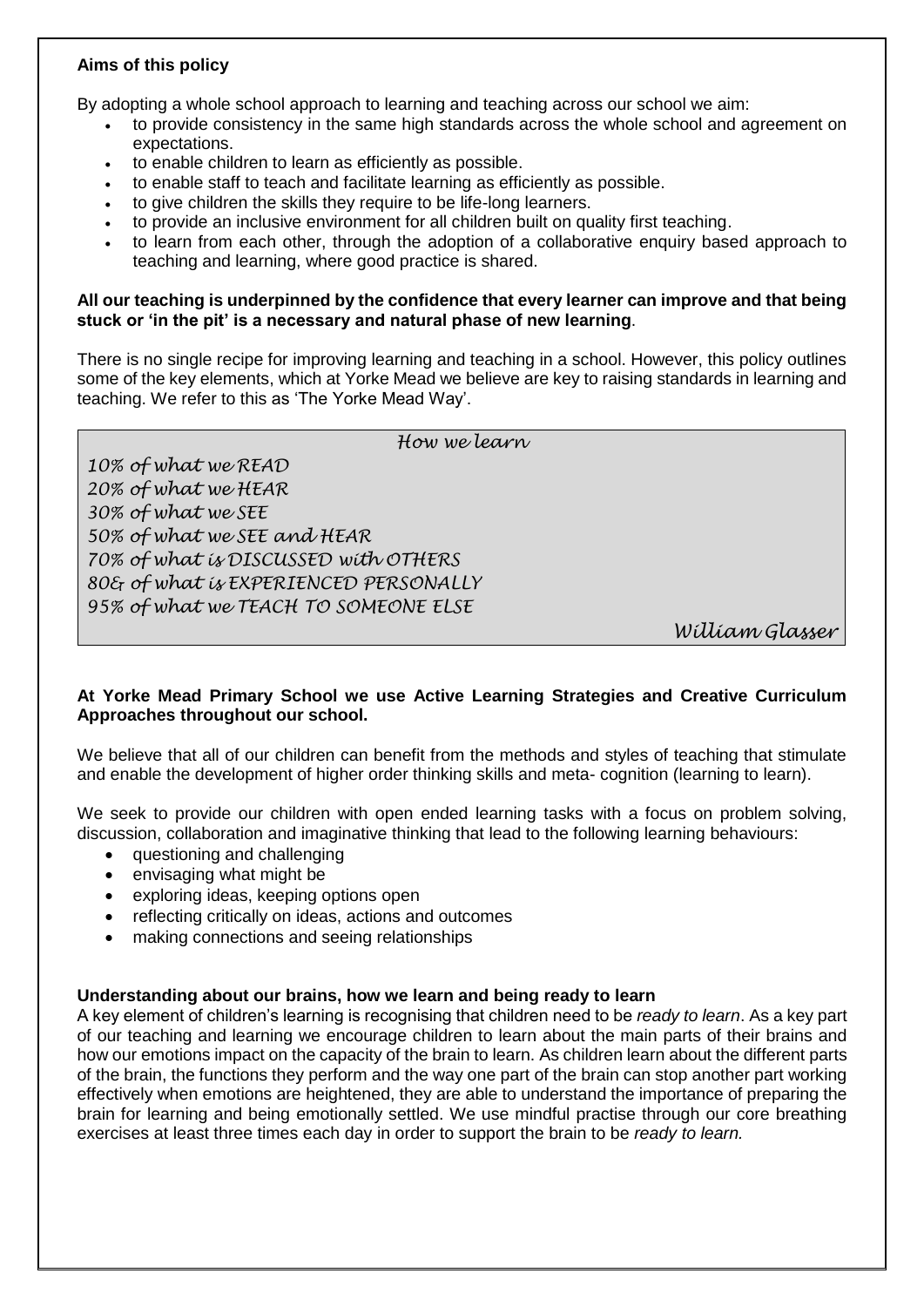#### **How our approaches to learning supports positive wellbeing and how positive wellbeing supports our children's learning**

At Yorke Mead we understand that children must feel settled in order to learn, and that stress and anxiety reduce the capacity to learn effectively. Exercise and short breaks support children's learning and improve the growth of systems that support memory, attention and other aspects of cognitive function. Being physically healthy also improves emotional wellbeing. With this in mind we consider features such as the daily mile and brain breaks to be key features of our work to support children to be physically healthy, mentally healthy and effective learners.

Our approaches to teaching and learning are active in nature and encourage children to be 'doing'. This may be through a number of active strategies including talk, physical activity, practical activities etc.

The six DARE TO school values have been carefully selected as we believe these are key characteristics that will support our children's effective development as lifelong learners. The chosen values not only support academic learning but also help to support the maintenance of positive mental health.

#### **Developing an enquiring mind**

Our curriculum is based around children using the four styles of thinking evident in *Philosophy 4 Children (P4C)*

- Caring Thinking
- Collaborative Thinking
- Creative Thinking
- Critical Thinking

Explained simply each of these thinking styles involve the following:

#### **Caring Thinking**

This can be considered in two ways. On a personal level it is caring enough to do the best you can, persevering with a task and caring sufficiently about it to reach a solution. At a wider level caring thinking would include considering the impact of your thinking and actions on others.

#### **Collaborative Thinking**

This aspects focuses on people coming together to find a solution, working as a team or a community for the greater good.

#### **Creative Thinking**

At its simplest level creative thinking is about trying new approaches to find a solution - thinking outside the box. It may involve new approaches or simply tackling things from a different angle.

#### **Critical Thinking**

This is about reflecting on your learning, thinking or outcomes in order to consider how it could be improved or developed to make it even better – *if I was to do this again what might I change next time and what would I want to keep the same?*

Full enquiries within Philosophy for Children (P4C) sessions require a long session of around one hour and possibly longer. To ensure P4C is maintained as a key aspect of the children's learning, whilst still allowing time in a curriculum that already has high demand, full enquiries happen around every three weeks. In the weeks between full P4C enquiries children will participate in short activities to develop thinking skills such as conscience alley, philosopher's fruit salad, ordering words around a set concept according to extent of the language etc.

#### **Key aspects of Learning and Teaching at our school**

All lessons have …*Clear Learning Intentions.*

- Learning intentions are shared orally with the children and displayed on the wall/whiteboards. These learning intentions are recorded in children's books either by the individual children writing these or being provided to the child to be stuck into books.
- Learning intentions in English and maths, that are taught daily, build throughout the week so that children can understand their learning journey and see how their learning is building.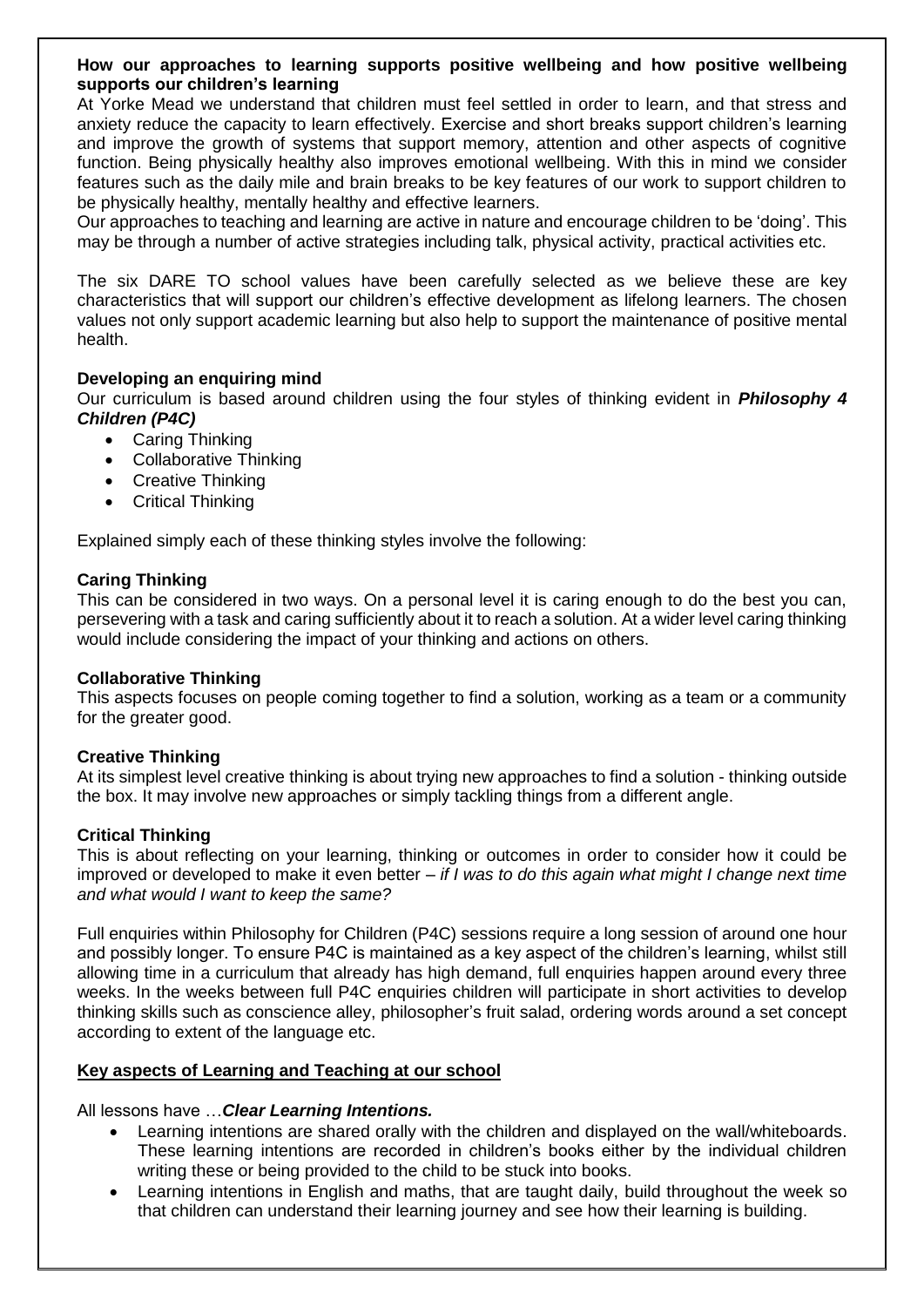Marking is linked to the key learning intentions (see feedback and marking policy).

To ensure learning intentions are shared effectively teachers will:

- use language such as '*By the end of today's lesson you will know…/be able to.../understand…* or *We are learning to…(WALT)'.*
- be written in child friendly language to ensure children understand the learning intentions.
- make learning intentions specific.
- ensure they share learning intentions at the start of the lesson but also refer to these mid lesson during 'pit stop' or mini plenary points and in the plenaries at the end of the lessons.
- develop steps to success/ success criteria with children in order to break the learning intentions down to support children's successful learning.

#### *Success Criteria or Steps to Success*

- enable children to be clear about how they will achieve the learning intentions.
- support children in achieving the learning intentions.
- may be displayed for or ideally drawn up with the children.
- enable children to self-assess their work or other pupils' work against the success criteria.

### Lessons are clearly …*Differentiated to enable all pupils to access learning.*

- All learners are appropriately challenged this may be termed as *Super, Mega, Ultra* (and occasionally *Turbo*) with children given the options of choosing their appropriate level of challenge.
- **Pit Stops** are used to allow children to reflect and self- assess against the chosen level of challenge so that they may increase or drop down a level as appropriate.
- Planning shows clear differentiation this may be in terms of the support offered to children or the expectations for a group.
- A range of learning styles are catered for through the VAK approach (visual, audio, kinaesthetic).
- Bloom's Taxonomy supports the differentiation of activities in Foundation Subjects allowing children to work at the appropriate level for their understanding as they progress through topics.

#### All pupils are …*Actively engaged in learning and working co-operatively.*

- Pupils are actively engaged during all parts of the lesson- teachers take into account children's concentration span and ensure children are not sitting passively for long periods.
- Opportunities to talk are regular features of the lessons, and the use of *lolly sticks* to randomly pick contributors keeps all children ready to respond.
- Mini whiteboards/ card activities or use of practical resources to enable children to engage in *'show me'* activities for short bursts of activity keep children active and engaged.
- Visual artefacts and auditory input are all used creatively to enhance learning.

We believe that it is important for pupils to …*Talk during lessons.*

When we talk we do more than simply articulate our current level of thinking. The very act of talking forces us to organize our thoughts and so deepens understanding. It is partly this reason why we remember so much what we teach to others.

At Yorke Mead we believe that *Talking* is *central to learning.* All lessons will include periods of both planned and unplanned opportunities to discuss questions, share ideas and extend thinking. *Think, pair, share* and *Talk Partner* activities feature regularly in lessons. Pupils are taught to think about and to use appropriate body language, and understand that their talk is as valued as their written work.

Examples of Talk Partner Activities may include:

- Creating a list together
- Sharing you thinking or ideas
- Disagree with your partner
- Share a strategy
- Find out from your partner etc.

It is also an expectation at Yorke Mead that *children respond in full sentences* when they are talk in class. As children begin to talk in extended sentences assessment of their understanding is far greater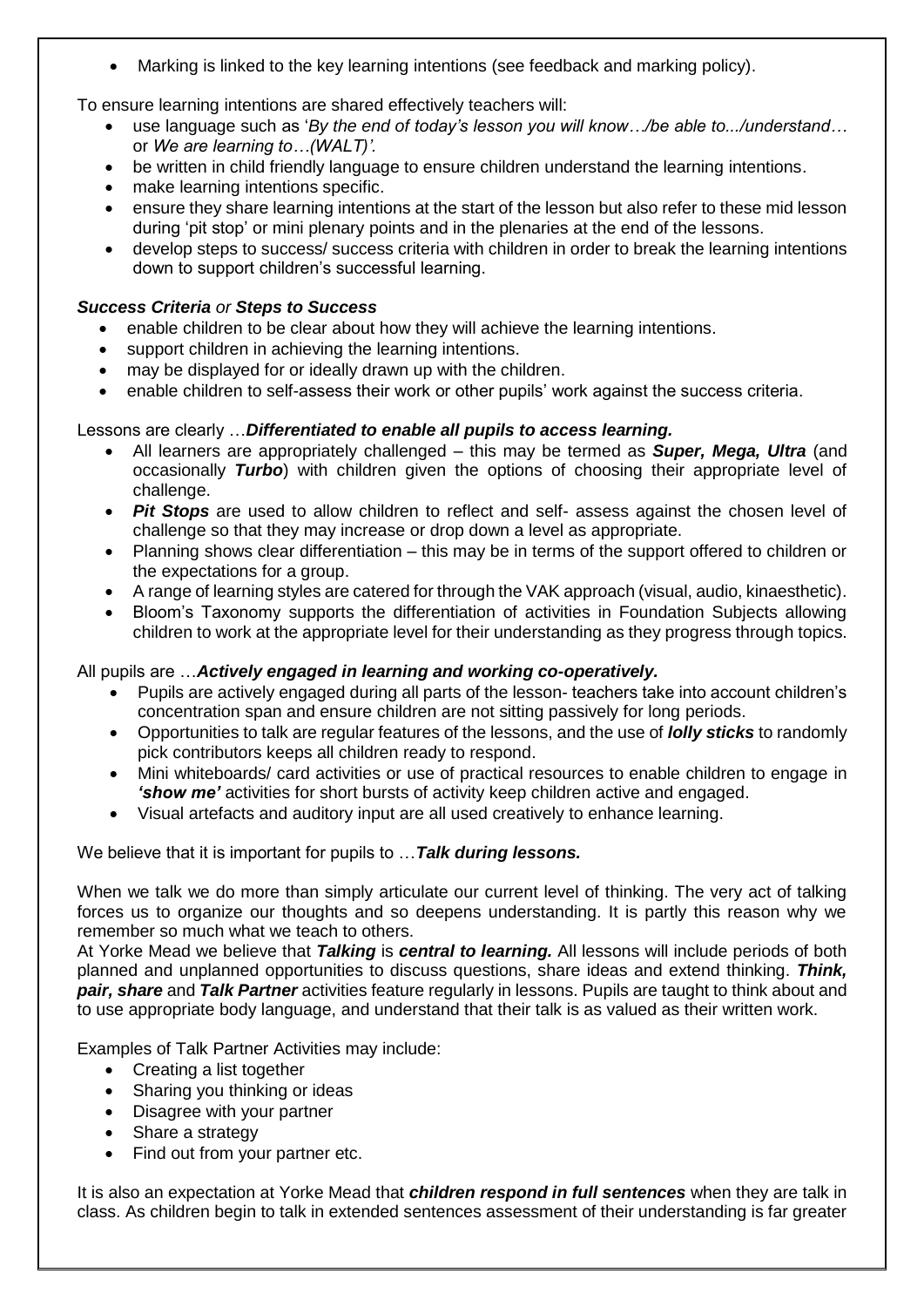and they also develop better oracy skills which in turns leads to better written skills – a child will not write a sentence they cannot yet say.

The school has adopted the Pie Corbet *Talk for Writing* strategies to ensure children can orally retell a story before we expect them to write one. These are used most specifically with the youngest children (Foundation Stage and Key Stage 1) to support the effective and fluent writing skills.

Adults make….. *Effective use of questioning* pupils during talk sessions by:

- Using open ended questions
- Providing wait time (3-5 seconds) pupils need time to formulate their responses before replying
- Returning to an individual or giving advance notice that a question is coming their way
- Allowing pupils to articulate and share their responses together in pairs or small groups so they are able to share with a response *we think that…*
- Ensuring pupils fully understand the question

#### Children regularly change their ….*Learning Partners*

Each week the children change their learning partners. These are randomly selected using the lolly stick. This means children are used to working with children of all different levels and also have opportunities to work with new people all the time. Where there is a particular need teachers may plan for this in terms of learning partners and seating plans.

Teachers ensure children are ….*Appropriately challenged* and at times feel *stuck.*

#### *The Pit and 5B's*

In order to learn children need to be challenged in their learning and therefore to be making mistakes. Children who do not learn to experience the feelings of being stuck may not learn to persevere when they eventually are challenged. Children may also have a tendency to become worried or feel anxious when they are 'stuck'.

To help children to relate to feeling stuck we use the analogy of **"The Pit"** as a symbol in the classroom. Children are taught that being **'in the pit'** is a good thing as they have a chance to learn something new. They are encouraged to discuss the feelings when they are first stuck and the normality of anxiety here and then the euphoria of succeeding and getting 'out of the pit'.

To help them get out of the pit we encourage the children to use the **5 B's**. These should be used in the following order in order for the children to work initially independently to work to a solution and then with a peer before seeking support from the adult. This is to encourage effective independent learning.

The 5B's are:

- **Brain**  Think it through. Try different ways.
- **Book**  Look in your books. Have you done something similar before that will help?
- **Board** Use the displays/working wall around the classroom.
- **Buddy** Talk to your learning partner. Can they help you or teach you.
- **Boss** If all else fails ask the boss, talk to an adult in the class.

#### **The Power of Yet**

To encourage a **growth mind-set** we encourage children to use the **power of yet;** children are encouraged to not say "I can't join my handwriting" they say "I can't join my handwriting yet"!

#### Children are… *immersed in the learning through the use of creative experiences.*

In order to help children develop a full understanding of topics we aim as far as possible to use literature, drama, role play, art, music, real life problem solving etc. to bring the topics to life. Children experience the topics through these wide range of creative experiences combined with active learning strategies enabling them to appreciate the links across the curriculum and between areas of learning. The use of workshops and curriculum days enhances the learning experiences.

All pupils receive regular and clear ….*Feedback which enhances learning.*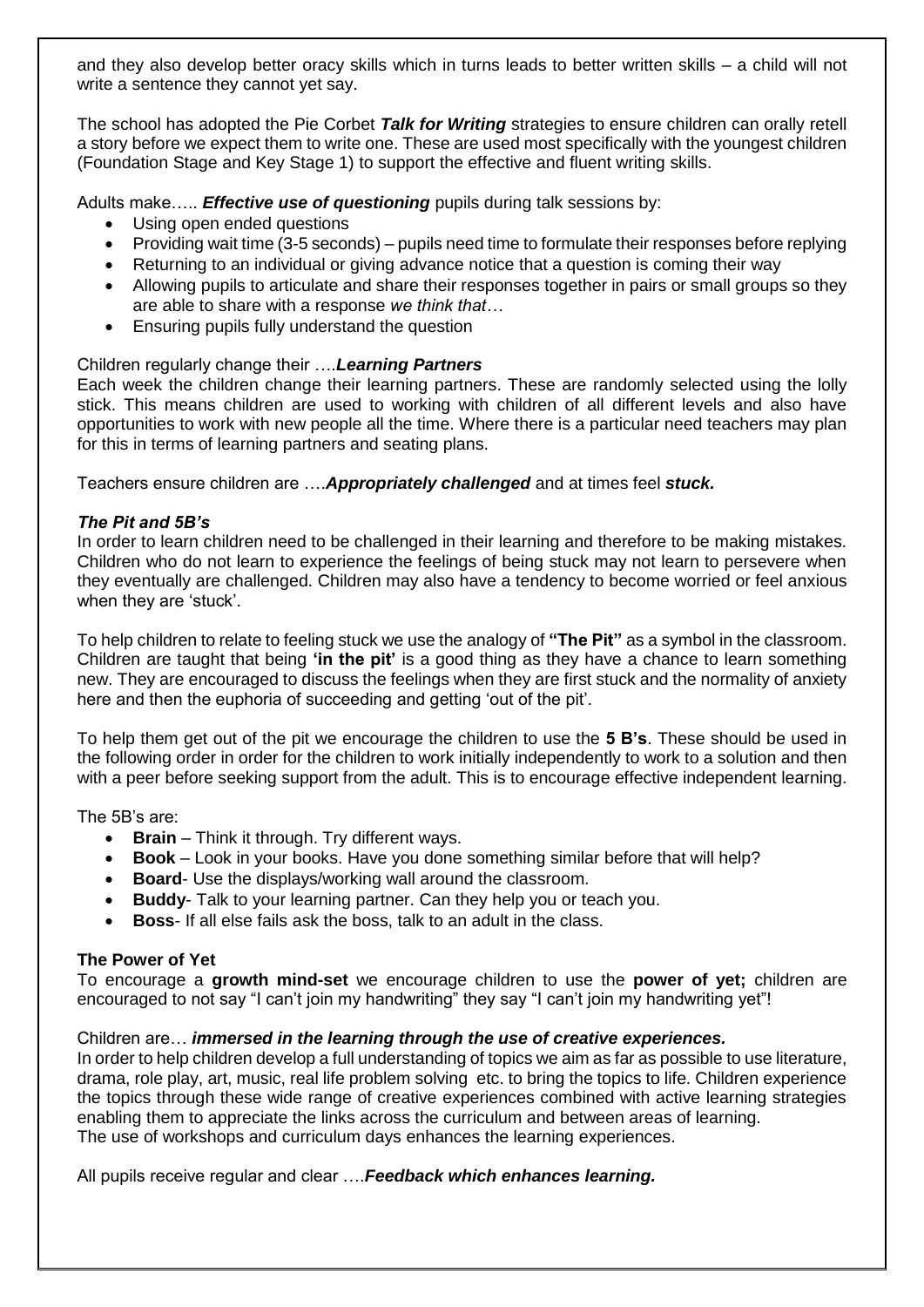- *Assessment for learning* is embedded in everyday practice and is used to inform teaching and learning.
- Pupils regularly meet with their teachers in *pupil teacher conferences* held during the main singing assembly to discuss their progress and next targets.
- Books are marked promptly using *pink and green marking*. Pink highlights areas of praise for children whilst green helps to identify areas for growth. Marking is related to the main learning intention.
- Pupils are given time to respond to marking *purple pen time*, and to address any issues raised in the marking.
- Pupils are encouraged to self -reflect on the learning and to create a *dialogue* with their teacher about their learning and how they feel about this.
- Pupils may peer mark one another's work using the success criteria (see feedback and marking policy) and make use of 'book on book' strategies to reflect upon their own work alongside their learning partner to support effective learning against the specific criteria.

Learning is enhanced through the use of …*Effective Behaviour Management.*

Our positive behaviour policy is centred on children taking responsibility for learning and agreed rewards for displaying positive learning behaviour or consequences for disturbing learning. For details please see the Yorke Mead Behaviour Policy.

Each half term there is a whole school PSHE focus that will feed into the learning behaviours and be part of a whole class focus. Classes may also have a focus according to their own particular need.

Learning is enhanced through the use of …*Regular core breathing exercises and brain breaks*

Daily use of mindful practise through *core breathing* exercises happens at least three times a day in all year groups. Children's mindful practise is supported through mindful listening, breathing balls or visual stimuli to support their practise. *Brain breaks*, in various forms, are taken to support the children's thinking skills, attention and focus. These are used throughout the day and at least once during the longer afternoon session.

Learning is enhanced through *…Bright, enabling and attractive learning environments.*

The environment will enable children to be immersed in the focus of the topic. Throughout the schools *displays* reflect the learning children have been working on and enable the learning to be shared by others. Quality and presentation are important in creating an environment people can be proud of. The use of Working *Walls* supports learning both in the classroom and in key working areas throughout the school.

Each classroom will have a working wall for core subjects and for the key themes for learning across the curriculum. These will reflect the current work focus and include children's questions, key aspects of learning, key vocabulary, visual stimuli and artefacts to stimulate thinking.

Resources are accessible, well organized and clearly labelled so that children can be independent in accessing the resources.

Children's learning is extended beyond the classroom …*Learning Outdoors* is as equally valued as learning in the classroom.

Children learn through their experiences, and the opportunity to use the outdoors should be taken whenever this will enhance the experience for children. This may be the use of the outdoors for stimulation, exploring for natural resources, first- hand experience of simply taking the same learning that could happen indoors outdoors.

**Forest School** is a highly valued learning experience that all the children will have access to throughout the year. Forest School learning encourages children's risk taking and decision skills in a safe controlled environment. Children learn to value the natural world and benefit from time working in the fresh air developing essential skills, and at times those in danger of being lost, in a modern world.